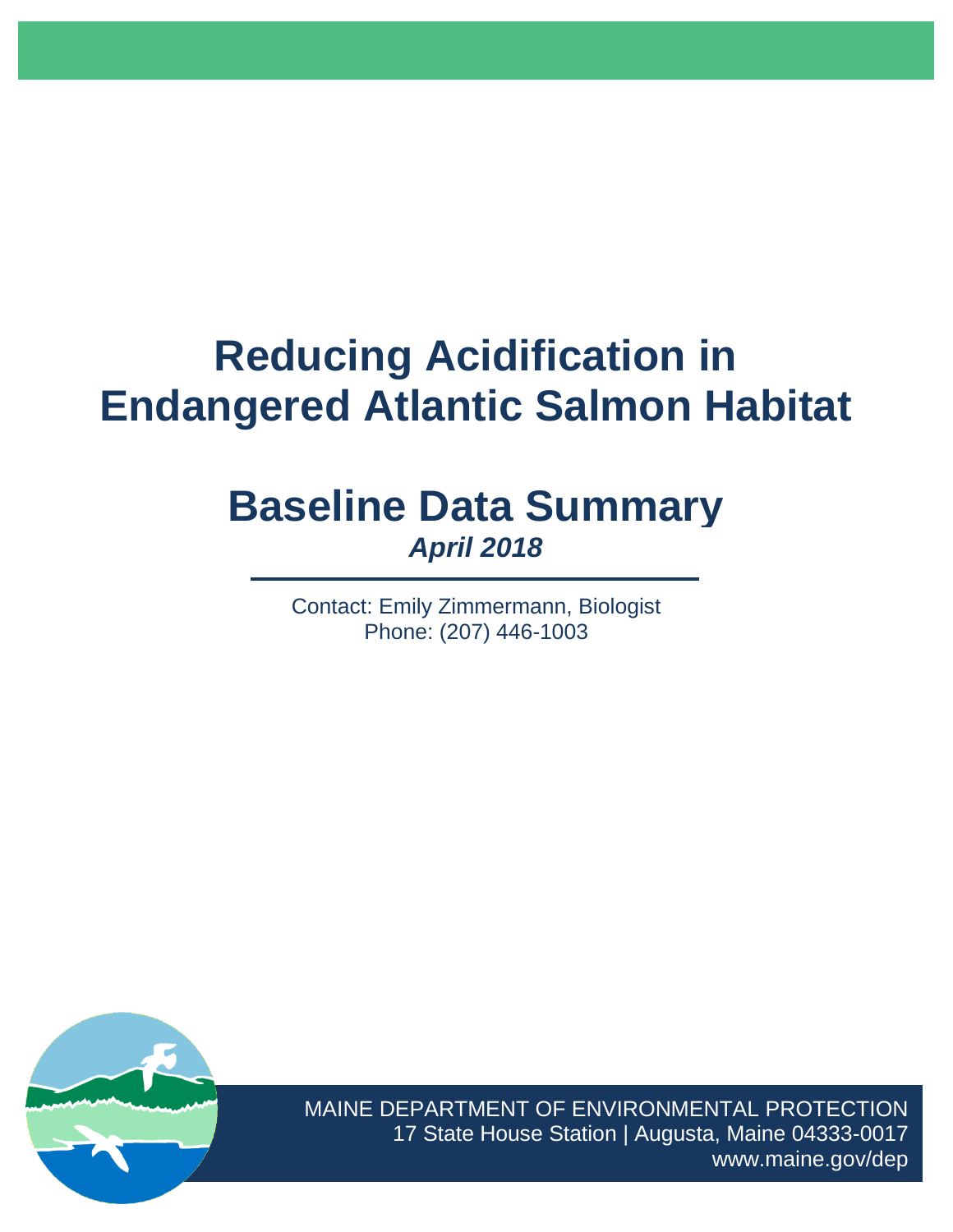# **Introduction**

Despite restored access to historic Atlantic salmon (*Salmo salar*) habitat in eastern Maine, population sizes have remained low (USASAC 2017). Most Downeast waters have been identified as acidic ( $pH < 6.5$ ), with headwaters chronically acidic and main stems episodically acidic (Haines et al. 1990; Whiting and Otto 2008). Loss of fish populations due to acidification of surface waters has been well documented in the North Atlantic region (as reviewed by Clair and Hindar 2005; Dennis and Clair 2012). In addition, numerous studies have demonstrated that episodic exposure to low pH can have detrimental, sub-lethal impacts when coinciding with key salmon life stages during snow melt and spring runoff (e.g., Kroglund et al. 2008; Lacroix and Knox 2005; as reviewed by McCormick et al. 1998). Adding lime to acidic waters, through application of agricultural lime or lime slurry, has increased salmon populations in Scandinavia and Nova Scotia (as reviewed by Clair and Hindar 2005; Halfyard 2007; Hesthagen et al. 2011), and has been a recommended restoration action for Maine's acidic rivers and streams (NRC 2004). A 2009 Project SHARE pilot study investigating the efficacy of using clam shells to lime small streams suggested a trend towards improved habitat quality (Whiting 2014). To further investigate the efficacy of this mitigation method, a multi-year liming project in the East Machias River watershed will be conducted in collaboration with the Downeast Salmon Federation (DSF). Clam shells will be spread along treatment reaches both along the stream bottom and along the banks to capture high flow events (when episodic acidity is expected). The project goal is to increase juvenile salmon abundance by application of clam shells to achieve a target pH, and to evaluate changes in the macroinvertebrate community. The first year of the project was used to begin to characterize baseline conditions by monitoring water quality between May and November using continuous monitoring devices and periodic grab samples.

# **Methods**

Four tributary streams to the East Machias River were monitored to collect baseline data (Fig. 1). The East Machias River watershed is typical of coastal eastern Maine, with extensive wetlands resulting in colored waters high in organic materials and low pH, with high summer temperatures (Project SHARE-USFWS 2009). The existing salmon population in the East Machias River system is small (median parr density 3 per habitat unit,  $100m^2$ ), with an estimated 1223±297 parr exiting the system in 2016, and 12 redds observed (USASAC 2017). In 2017, 9 adults returned, resulting in a smolt to adult return rate of 3.4% (Department of Marine Resources, DMR, and DSF data). Richardson Brook and Creamer Brook are both stocked by DMR, and the average fish density is 12 fish/100 $m<sup>2</sup>$  and 25 fish/100 $m<sup>2</sup>$  respectively (DMR data). The bedrock geology in the study area is predominantly marine sandstone and slate with some volcanic rocks, especially around Creamer Brook. Continuous monitoring devices provided hourly water quality data that was supplemented by bi-monthly grab samples. Macroinvertebrate samples were collected using rock bags following the DEP protocol (2014) and by DSF staff using kick nets following EPA's Rapid Bioassessment Protocol (Barbour et al. 1999).

# **Results and Discussion**

#### Weather

Eastern Maine experienced a moderate drought during summer 2017, with precipitation around 50% of normal levels, following a similar drought in 2016 (NOAA 2017). Drought induced low flows have significant impacts on stream water quality and aquatic biota. Low flows

1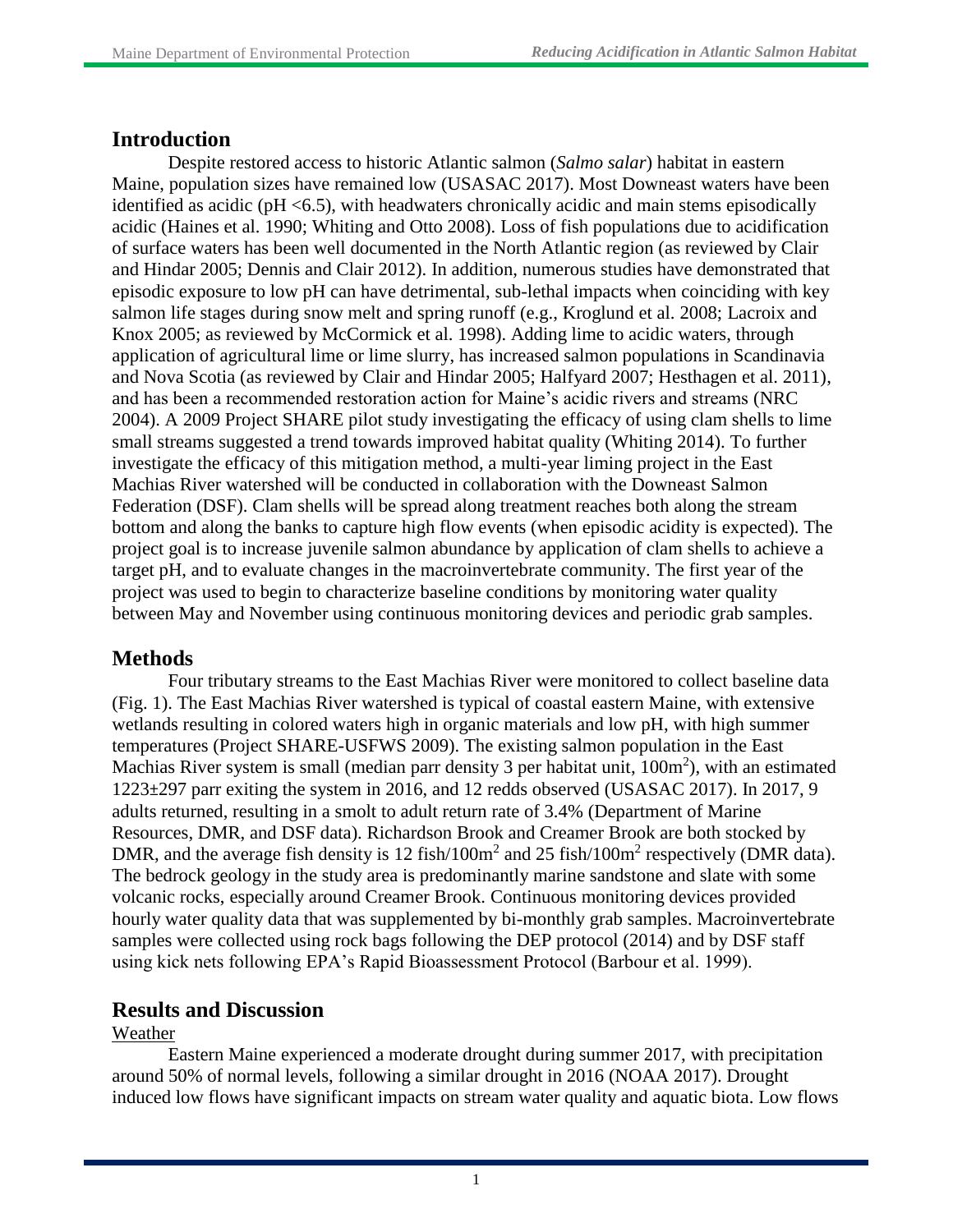

**Figure 1.** Map of the five study sites on four tributaries to the East Machias River. On Richardson Brook, samples were taken upstream and downstream of the road.

can reduce fish mobility, potentially trapping them in isolated pools where they could experience higher temperatures and lower dissolved oxygen, and reducing foraging opportunities. The influence of cold groundwater during low flows may reduce stream temperature.

#### pH

For the majority of the sampling period, the pH values in the study area remained above the state water quality criterion of 6.0 and above the threshold of 5.4, where no adverse impacts to salmon are expected (Fig. 2; Haines et al. 1990; 38 MRS Section 464.4.A.5; Stanley and Trial 1995). Barney Brook is the only circumneutral stream in the study, with a mean pH of  $6.5 \pm 0.3$ , possibly due to the underlying limey protolith which may give it a higher buffering capacity than the marine volcanics in the rest of the study area (MGS 2017). A significant decline of up to 1.5 pH units occurred after more than 150 mm of rain fell in 48 hours in late October (Fig. 2). Organic acids from leaf drop may have contributed to the low pH values. Stream pH did not recover for at least a month, likely resulting in sub-lethal stress and potentially mortality (Baker et al. 1996; Henriksen et al. 1984; Lacroix and Knox 2005; Magee et al. 2003). The pH ranges observed in these Downeast streams are similar to those observed in other eastern Maine streams (Haines et al. 1990) and higher than in Norway and Nova Scotia (Clair et al. 2004; Halfyard 2007; Hesthagen et al. 2011). Following the addition of lime, Nova Scotia streams achieved pH values comparable to the ones studied here (Halfyard 2007). Although eastern Maine streams are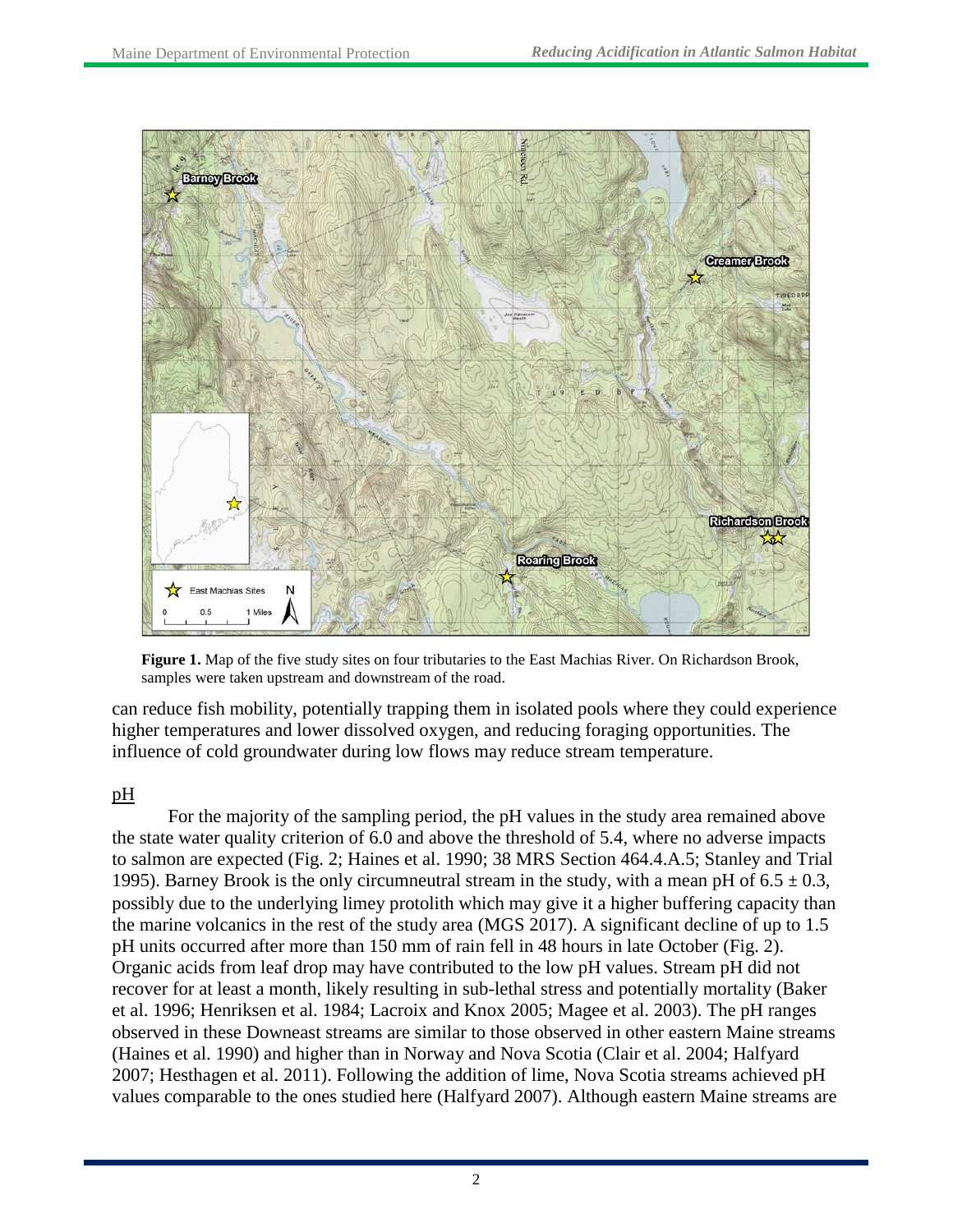not chronically acidic, as in Norway and Nova Scotia, episodic acidification following rain events in the fall and spring can be just as harmful to salmon populations.



**Figure 2.** Hourly pH and local rainfall. Roaring Brook had no flow by August 1. Rainfall data from Weather Underground station KMEALEXA2. Survival threshold from Stanley and Trial 1995 and Haines et al. 1990.

**Stream Temperature** Temperatures remained below the threshold for optimal growth of 20°C for the majority of the study (Fig. 3; EPA 1986). The stress threshold of 22.5°C was exceeded only 9% of the time (Elliott and Hurley 1997; Stanley and Trial 1995). The maximum temperature for salmon survival of 27°C was never exceeded, and temperatures remained within or below the 16-19°C



**Figure 3.** Mean hourly temperature across all study sites.

preferred temperature range for 70% of the spring and summer (Stanley and Trial 1995). Recovery from thermal stress is likely feasible in the study streams due to the relatively short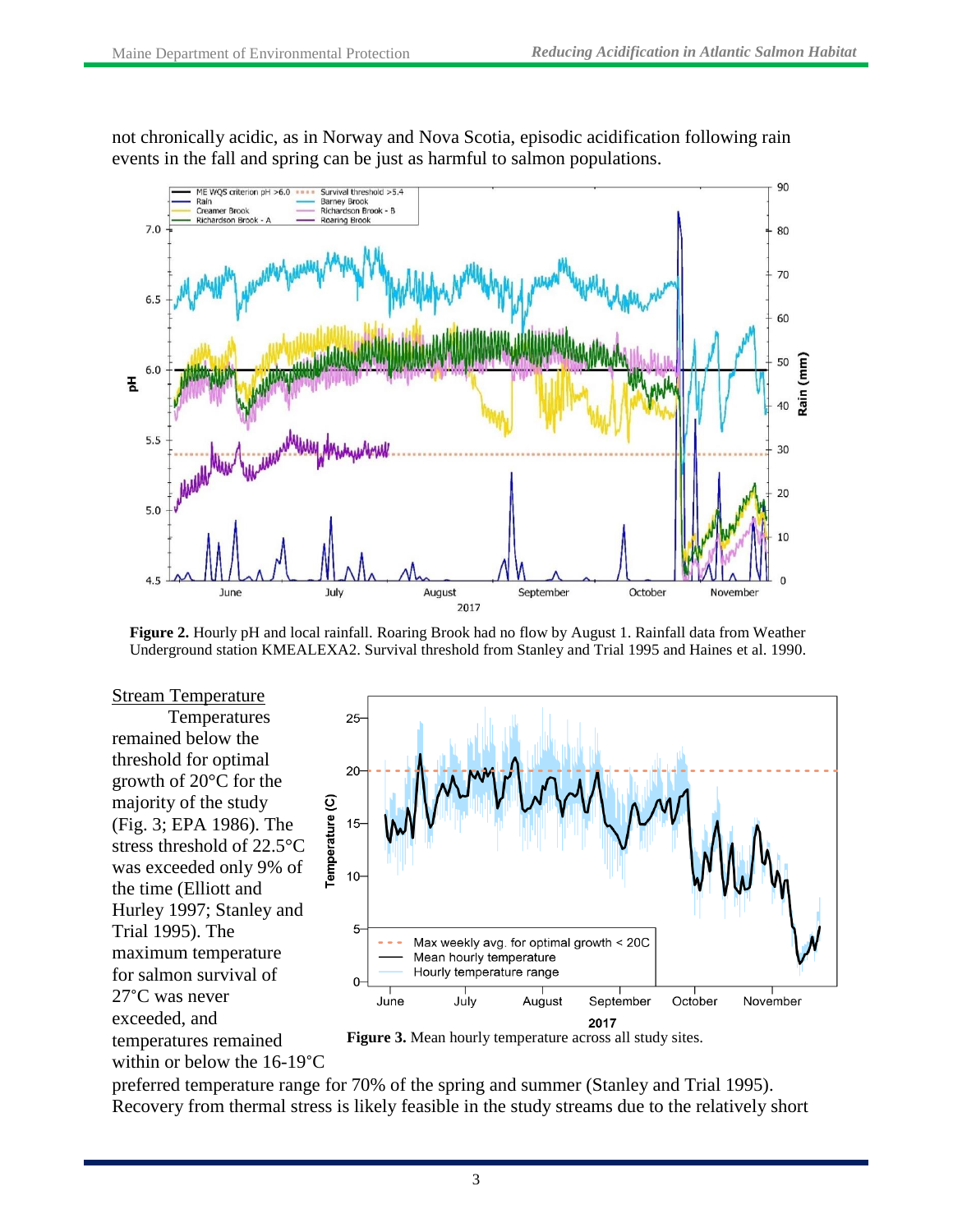duration of stressful temperatures, in addition to the diel fluctuations providing a nightly temperature refuge. Thermal stress is not expected to play a significant role during episodic acidity events in the study area.

#### Dissolved Oxygen (DO)

DO levels were within a healthy range for fish and aquatic life, in addition to the preferred range for salmon of >6-7 mg/L for the majority of the study period (Stanley and Trial 1995). However, during extreme low flows DO decreased below both the Maine Water Quality Standard of 7 mg/L as well as EPA's threshold for acute impairment of 5 mg/L (38 MRS Section 465.2.B; EPA 1986). These minima persisted for on average 8 hours, with the longest duration of 40 hours. DO minima coincided with the warmest temperatures as well as with low flows, increasing stress and possibly preventing fish movement to refugia, if any existed nearby.

#### Acid Neutralization Capacity (ANC)

ANC remained above the threshold of acid sensitivity of 50 μeq/L in all but two samples (Fig. 4; Driscoll et al. 2001), and above both the Norwegian 20-30 μeq/L critical limits for salmon in all samples (Baker et al. 1990; Lien et al. 1996; Kroglund et al. 2002). Higher ANC gives greater buffering capacity and correlates with higher pH (lower acidity). Relatively low ANC values in the study streams indicate a deficit of buffering materials in the watershed, due to thin soils (Potter 1982), allowing volatile swings in pH after rain inputs and increasing the



**Figure 4.** Acid neutralization capacity (ANC), calcium (Ca) and exchangeable aluminum (Alx).  $n = 3$  except for Roaring Brook, n =1. ANC stress threshold of <50 μeq/L from Driscoll et al. 2001. Calcium stress thresholds of <4 mg/L from M. Whiting (pers. comm.) and <2 mg/L from Baker et al. 1990 and Baldigo and Murdoch 2007. Alx stress threshold of >0.015 mg/L from EIFAC as cited in Dennis and Clair 2012. Small dots represent data points, large dots represent means.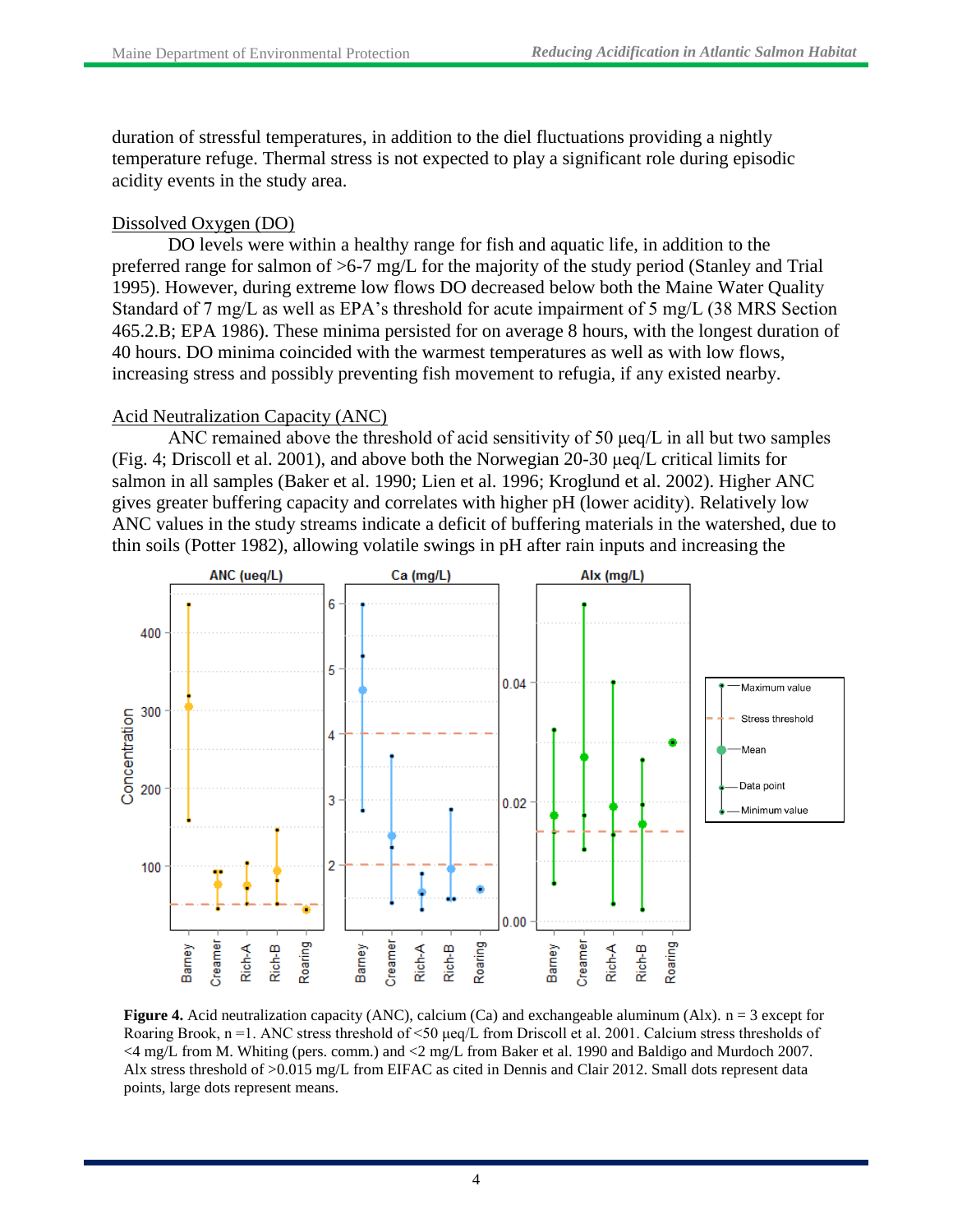potential for salmon mortality (MacAvoy and Bulger 1995). Although low, ANC values are often higher in Maine than in Nova Scotia, indicating a greater buffering capacity in the study streams (Clair et al. 2004; Dennis and Clair 2012; Halfyard 2007). Due to the low buffering capacity, if liming mitigation is pursued, it is expected that the system would revert to the pretreatment acidified state relatively quickly if mitigation ceased (Halfyard 2007).

#### Calcium

Calcium was below the survival threshold of 2 mg/L at all sites except for Barney Brook (Fig. 4; Baker et al. 1990; Baldigo and Murdoch 2007). Only Barney Brook had calcium levels above the suggested threshold of 4 mg/L to prevent deformities (M. Whiting pers. comm.). Calcium was higher than in Nova Scotia, including the limed West River (Clair et al. 2004; Halfyard 2007). Low calcium coincided with low pH and high aluminum. Calcium buffers the detrimental impacts of exchangeable aluminum (Alx) by increasing the efficiency of ion regulation (Baldigo and Murdoch 2007; MacDonald et al. 1980), however this buffering capacity decreases when calcium concentrations are below 1 mg/L at pH 6.5, and around 2 mg/L Ca when pH is <6.5 (Wood et al. 1990). It is expected that some buffering of Alx is likely occurring in the study streams (Baker et al. 1990; Wood et al. 1990).

#### Exchangeable Aluminum (Alx)

The range of Alx observed in this study is similar to data from other cool ecosystems underlain by a range of geological types (Haines et al. 1990), however values were lower than in Nova Scotian and Norwegian streams, and similar to limed Norwegian streams (Dennis and Clair 2012; Hesthagen et al. 2011). For protection of aquatic life, including macroinvertebrates, the European Inland Fisheries Advisory Commission (EIFAC) recommends that exchangeable aluminum should not exceed 0.015 mg/L at pH 5.0-6.0, even for short durations (Howells et al. 1990 as cited in Dennis and Clair 2012; Kroglund and Staurnes 1999; McCormick et al. 2009). All streams except for Barney Brook exceeded this criterion (Fig. 4), but only when flows were high and pH was near 6.0, when aluminum solubility (and therefore toxicity) is reduced (Dennis and Clair 2012; Driscoll et al. 2001). However, all streams fell below a pH of 6 periodically, for a total of about half the study period, especially following the late October rain event. The abundance of acid-sensitive species decreases when Alx is >72  $\mu$ g/L and pH is  $\leq$ 5 (Driscoll et al. 2001). These conditions may occur in the study streams during rainfall driven episodic events when buffering capacity is reduced due to dilution of calcium and DOC (Clair and Hindar 2005; Dennis and Clair 2012; Haines et al. 1990). The risk of salmon mortality in the study streams due to high Alx concentrations is unlikely except during high discharge events (Baldigo and Murdoch 2007; Haines et al. 1990), however sub-lethal stress may decrease smolt tolerance to saltwater (Kroglund and Staurnes 1999; McCormick et al. 2009; Monette et al. 2008; Staurnes et al. 1995). Compared with Norwegian rivers, reduced salmon populations are expected at all streams except for Barney Brook, based on pH and Alx (Kroglund et al. 2002).

#### Dissolved Organic Carbon (DOC)

DOC is a strong determinant of fish mortality (for brook trout, Baldigo and Murdoch 2007) and can be used as an indicator of organic acidity to determine the role of anthropogenic activity in acidic streams (Garmo et al. 2014). Downeast streams, including those studied here, are highly colored, with relatively high organic content due to wetlands and coniferous forests (Haines et al. 1990). DOC increased with precipitation and runoff, coinciding with low pH.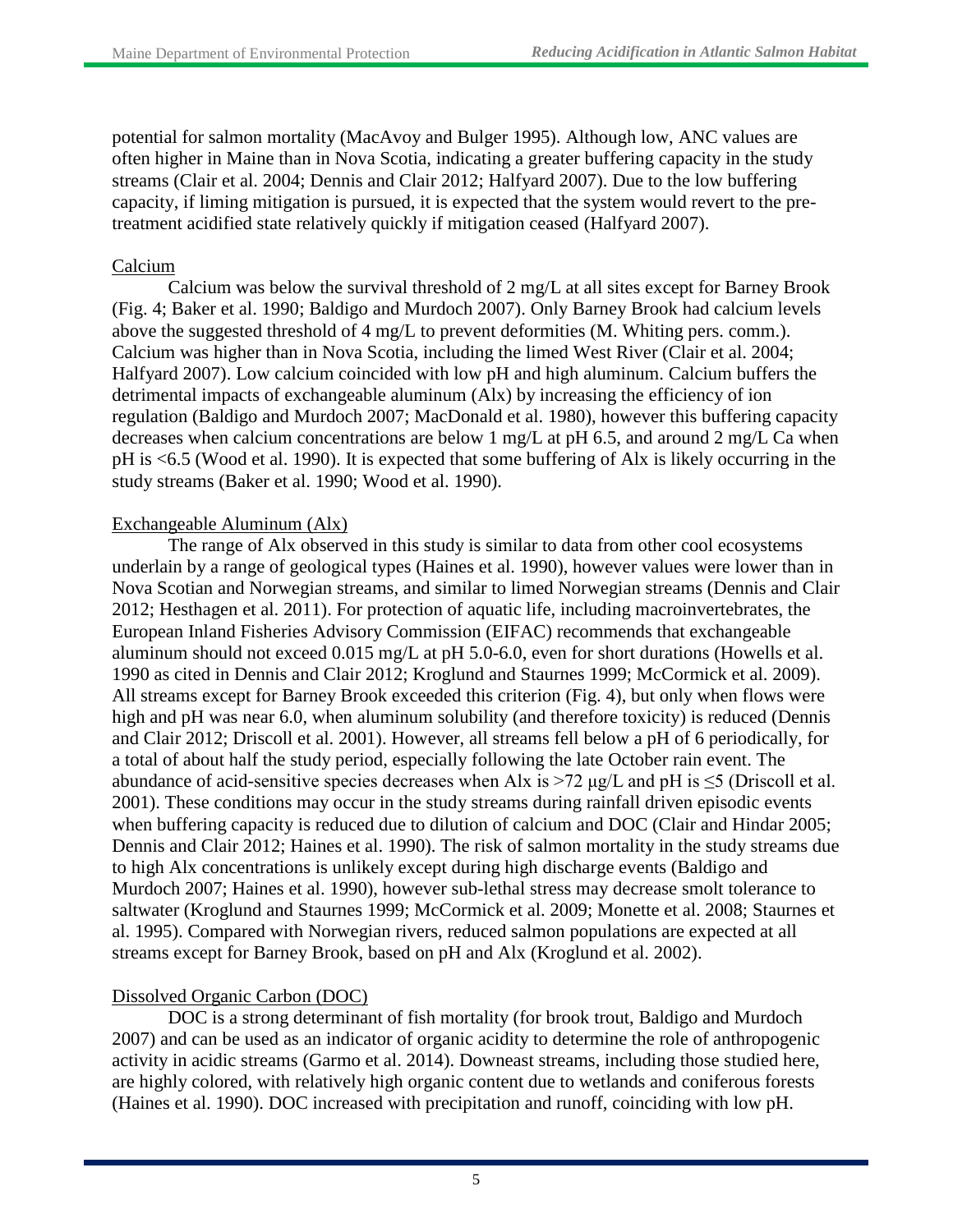Above pH 5.5, and at DOC concentrations greater than 2.0-5.0 mg/L, DOC can buffer against the toxic impacts of exchangeable aluminum, by binding the aluminum into inert organic complexes (Baldigo and Murdoch 2007; Kroglund et al. 2008; Tipping et al. 1991). DOC values in Maine are lower than most streams in Nova Scotia (Clair et al. 2004; Dennis and Clair 2012), possibly due to differences in the underlying bedrock. More data are needed to determine the relative impact of anthropogenic acidification versus organic acidity from wetlands.

#### **Macroinvertebrates**

The study streams attained Maine's highest aquatic life water quality classification (Class A; Davies et al. 2016). The dominant taxa were mayflies and caddisflies that most often occur in cool springs and streams, usually in areas of little current, such as were found in the low flow conditions this year. Mayflies are considered to be the most sensitive group of aquatic insects to acidity (Weiderholm 1984) and represented half of the generic richness, suggesting a healthy macroinvertebrate assemblage requiring good water quality. Rainfall driven decreases in acidity below pH 5 may have a detrimental impact on any acid-sensitive macroinvertebrates present, although the most critical period for macroinvertebrates is likely emergence, so species that reproduce in the fall and spring would be most affected (Bradley and Ormerod 2002; Weiderholm 1984). However, as episodic acidity events have been occurring for decades, the macroinvertebrate assemblage in Downeast streams may be tolerant to low pH pulses. Salmon are thought to be opportunistic feeders, changing their diet to the most abundant prey available, so changes in macroinvertebrate abundance may have a stronger impact on salmon than changes in composition (Scott and Crossman 1973 as cited in Stanley and Trial 1995).

#### **Conclusion**

The results of the first year of monitoring indicate that under moderate baseflow conditions, water quality is decent for salmon but deterioration of water quality during highdischarge, high acidity events could lead to sub-lethal stress or even mortality. More stormflow and winter samples are needed to better predict fish community status during stressful low pH, high Alx, low buffering capacity circumstances (Baker et al. 1996). All streams experienced episodic acidification due to precipitation events. Cumulative sub-lethal stress is likely causing detrimental impacts to salmon due to the combined impact of low pH and aluminum toxicity. Exposure to physiological stressors, such as changes in salinity and acidity, has been shown to reduce anti-predatory behavior in smolts (Handeland et al. 1996), in addition to increasing residence time in estuaries, an area of high smolt predation. Salmon are more susceptible to these negative impacts if further stress events occur during the recovery period (3+ days) following acidic events (Magee et al. 2003). The most sensitive life stages to acidity are alevins (from hatch to swim up) which are present in the study area from March through June, and smolts (especially as they out migrate), which are present from April through June. This time range also coincides with snow melt, when streams become episodically acidic, increasing the severity of detrimental impacts to salmon. By decreasing exposure to acidity, smolt survival may increase during their seaward migration. As clam shells are added to the target area, monitoring efforts will continue for at least five years to determine the efficacy of using this approach to mitigate acidity.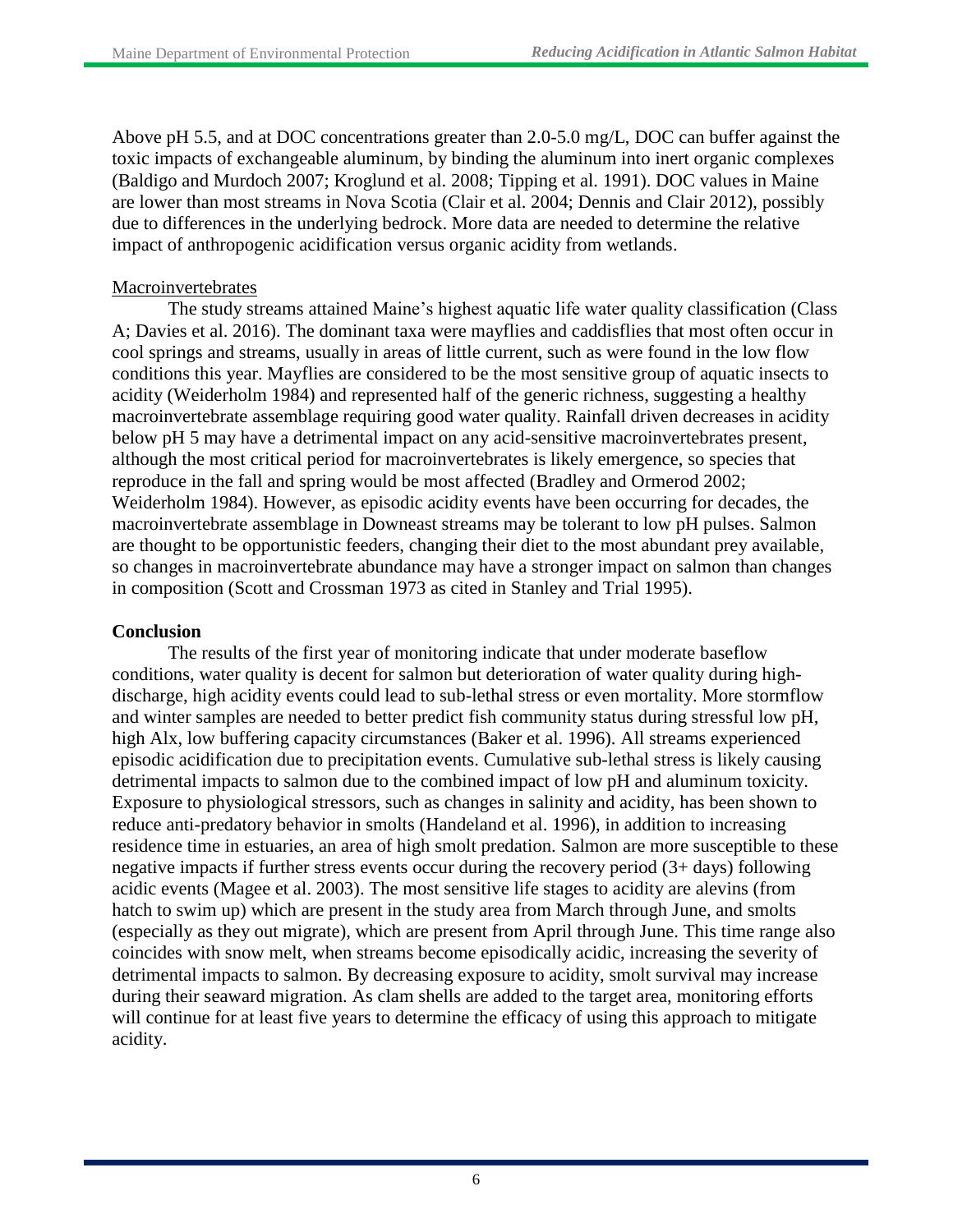### **Works Cited**

- Baker, J.P., Bernard, D.P., Christensen, S.W., Sale, M.J., Freda, J., Heltcher, K., Marmorek, D., Rowe, L., Scanlone, P., Suter, G., Warren-Hicks, W., and Welbourn, P. 1990. Biological effects of changes in surface water acid-base chemistry. NAPAP Report 13. In: National Acid Precipitation Assessment Program, Acidic Deposition: State of Science and Technology. Vol. II.
- Baker, J.P., Van Sickle, J., Gagen, C.J., DeWalle, D.R., Sharpe, W.E., Carline, R.F., Baldigo, B.P., Murdoch, P.S., Bath, D.W., Kretser, W.A., Simonin, H.A., Wigington, P.J., Jr. 1996. Episodic acidification of small streams in the northeastern United States: effects on fish populations. Ecological Applications. 422-437.
- Baldigo, B.P., and Murdoch, P.S. 2007. Effect of stream acidification and inorganic aluminum on mortality of brook trout (*Salvelinus fontinalis*) in the Catskill Mountains, New York. Canadian Journal of Fisheries and Aquatic Science. 54: 603-615.
- Barbour, M.T., J. Gerritsen, B.D. Snyder, and J.B. Stribling. 1999. Rapid Bioassessment Protocols for Use in Streams and Wadeable Rivers: Periphyton, Benthic Macroinvertebrates and Fish, Second Edition. EPA 841-B-99-002. U.S. Environmental Protection Agency; Office of Water; Washington, D.C.
- Bradley, D.C., and Ormerod, S.J. 2002. Long-term effects of catchment liming on invertebrates in upland streams. Freshwater Biology. 47: 161-171.
- Clair, T.A., and Hindar, A. 2005. Liming for the mitigation of acid rain effects in freshwaters: a review of recent results. Environmental Reviews. 13: 91-128.
- Clair, T.A., Dennis, I.F., Amiro, P.G., and Cosby, B.J. 2004. Past and future chemistry changes in acidified Nova Scotian Atlantic salmon (*Salmo salar*) rivers: a dynamic modeling approach. Canadian Journal of Fisheries and Aquatic Sciences. 61: 1965-1975.
- Davies. S.P., Drummond, F., Courtemanch, D.L., Tsomides, L., and Danielson, T.J. 2016. Biological water quality standards to achieve biological condition goals in Maine rivers and streams: Science and policy. Maine Agricultural and Forest Experiment Station. Technical Bulletin 208.
- Dennis, I.F. and Clair, T.A. 2012. The distribution of dissolved aluminum in Atlantic salmon (*Salmo salar*) rivers in Atlantic Canada and its potential effect on aquatic populations. Canadian Journal of Fisheries and Aquatic Science. 69: 1174-1183.
- Department of Environmental Protection. 2014. Maine DEP QAPP for Biological Monitoring of Maine's Rivers, Streams, and Freshwater Wetlands. Appendix D: Methods for Biological Sampling and Analysis of Maine's Rivers and Streams. DEP-LW-0387-C2014, revised date 4/1/2014.
- Driscoll, C.T., Lawrence, G.B., Bulger, A.J. Butler, T.J., Cronan, C.S., Eagar, C., Lambert, K.F., Likens, G.E., Stoddard, J.L., and Weathers, K.C. 2001. Acidic deposition in the Northeastern United States: sources and inputs, ecosystem effects, and management strategies. BioScience. 51.3: 180-198.
- Elliot, J.M., and Hurley, M.A. 1997. A functional model for maximum growth of Atlantic salmon parr, *Salmo salar*, from two populations in northwest England. Functional Ecology. 11: 592-603.
- Environmental Protection Agency. 1986. Quality Criteria for Water. EPA 440/5-86-001.
- Garmo, Ø.A., Skjelkvåle, B.L., de Wit, H.A., Colombo L., Curtis, C., Fölster, J., Hoffmann, A., Hruška, J., Høgåsen, T., Jeffries, D.S., Keller, W.B., Krám, P., Majer, V., Monteith, D.T., Paterson, A.M., Rogora, M., Rzychon, D., Steingruber, S., Stoddard, J.L., Vuorenmaa, J., and Worsztynowicz, A. 2014. Trends in surface water chemistry in acidified areas in Europe and North America from 1990 to 2008. Water, Air, and Soil Pollution. 225: 1880.
- Haines, T.A., Norton, S.A., Kahl, J.S., Fay, C.W., Pauwels, S.J., and Jagoe, C.H. 1990. Intensive studies of stream fish populations in Maine. EPA/600/3-90/043.
- Halfyard, E. 2007. Initial results of an Atlantic salmon river acid mitigation program. MSc Thesis, Acadia University, 164 p.
- Handeland, S.O, Järvi, T., Fernö, A., and Stefansson, S.O. 1996. Osmotic stress, antipredator behavior, and mortality of Atlantic salmon (*Salmo salar*) smolts. Canadian Journal of Fisheries and Aquatic Sciences. 53: 2673-2680.
- Henriksen, A., Skogheim, O.K., and Rosseland, B.O. 1984. Episodic changes in pH and aluminum-speciation kill fish in a Norwegian salmon river. Vatten. 40: 255-260.
- Hesthagen, T., Larsen, B.M., and Fiske, P. 2011. Liming restores Atlantic salmon (*Salmo salar*) populations in acidified Norwegian rivers. Canadian Journal of Fisheries and Aquatic Sciences. 68: 224-231.
- Kroglund, F., and Staurnes, M. 1999. Water quality requirements of smolting Atlantic salmon (*Salmo salar*) in limed acid rivers. Canadian Journal of Fisheries and Aquatic Sciences. 56: 2078-2086.
- Kroglund, F., Wright, R.F., and Burchart, C. 2002. Acidification and Atlantic salmon: critical limits for Norwegian